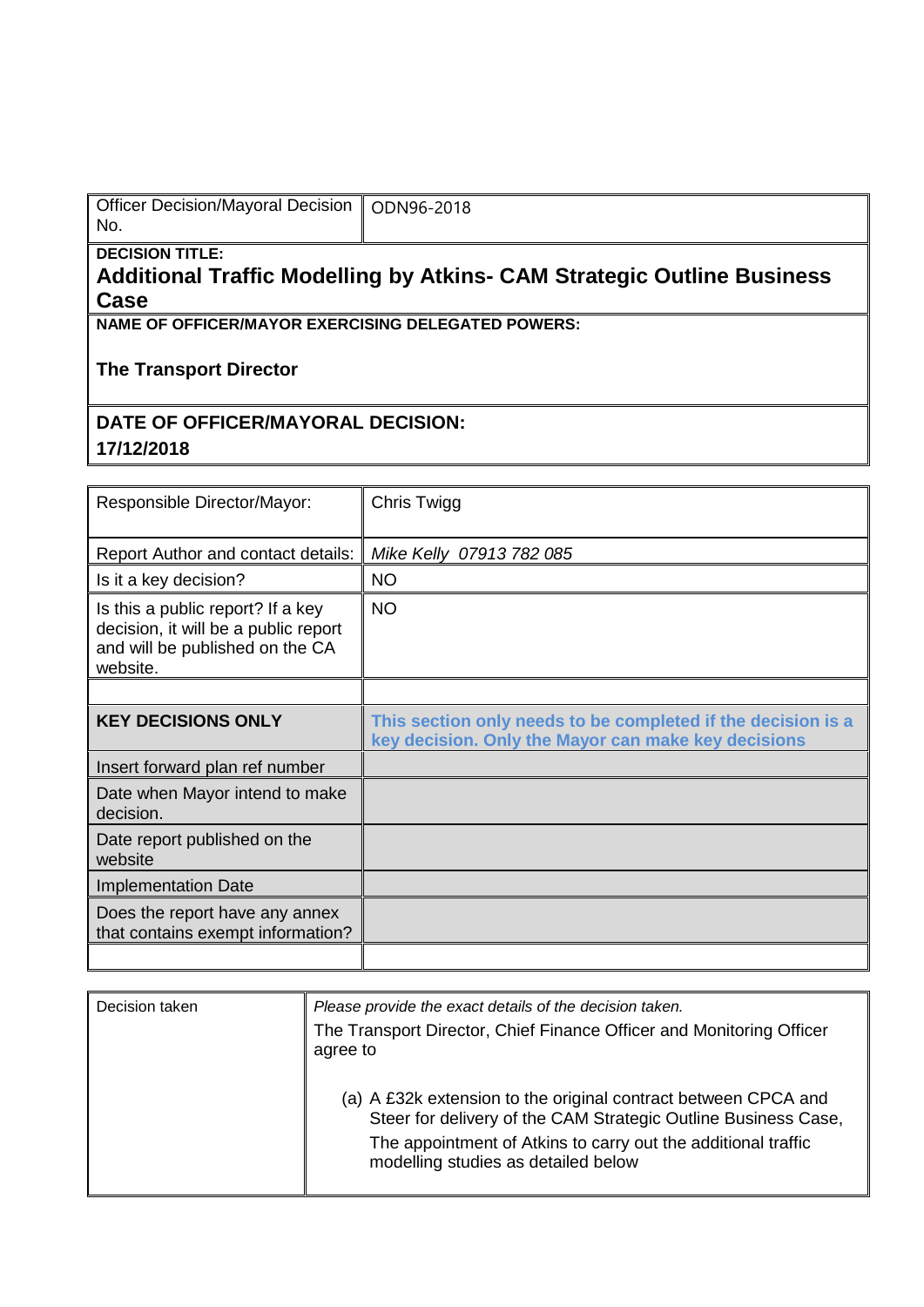| Authorisation (delete as<br>appropriate) | This decision has been taken under:<br>General authorisation (those decisions delegated to officers as per the<br>Constitution):<br>Chapter 17 Part 5 for authorisation of additional budget.<br>Existing Contracts can be varied under the CA constitution.<br>The relevant provisions are contained in -<br>Chapter 12 of the Contract Procedure Rules,<br>Part 5: Changes of the contract, Sub Section 4 Varying contracts:<br>The Value of the variation should be within EU thresholds or under 10% of the<br>value of the initial contract being varied.                                                                                                                                                                                                                                                                                                              |
|------------------------------------------|-----------------------------------------------------------------------------------------------------------------------------------------------------------------------------------------------------------------------------------------------------------------------------------------------------------------------------------------------------------------------------------------------------------------------------------------------------------------------------------------------------------------------------------------------------------------------------------------------------------------------------------------------------------------------------------------------------------------------------------------------------------------------------------------------------------------------------------------------------------------------------|
|                                          | This variation satisfies both of these criteria.                                                                                                                                                                                                                                                                                                                                                                                                                                                                                                                                                                                                                                                                                                                                                                                                                            |
| Background Information                   | The CPCA are the Transport authority for the key road network in<br>Cambridgeshire and Peterborough and is the body tasked with strategic<br>transport planning initiatives<br>The CAM is a strategic transport priority for CPCA and the Mayor. To progress<br>the scheme a strategic outline business case needed to be developed.<br>A budget was identified of £600,000 in February 2018 to fund the first stage of<br>the process and options were considered on how to move this forward.<br>External expertise would be required because neither the CPCA nor its<br>constituent authorities had the skills or capacity to move this on.<br>In early May 2018, Steer, Davies Gleave, a substantial consultancy business on<br>the CCC procurement framework were approached to put together a costed<br>proposal of work to deliver the SOBC for delivering the CAM. |
|                                          | This proposal was submitted to CCC and the Interim Director of Transport<br>(IDT). The proposal was amended and agreed. The contract was then secured<br>under the terms and conditions of ESPO. The contract was between CCC<br>and Steer. There was an e mail exchange on 9 May 2018 that raised two<br>questions one concerned the use of Guided Bus quality ratings in the<br>modelling assessments. The second concerned the transit led<br>Development principle that the CAM was based upon (rather than<br>serving Park and Ride sites). I believe this was confirmed in an email<br>from Keith Mc Williams (IDT) on 20th July 2018.                                                                                                                                                                                                                                |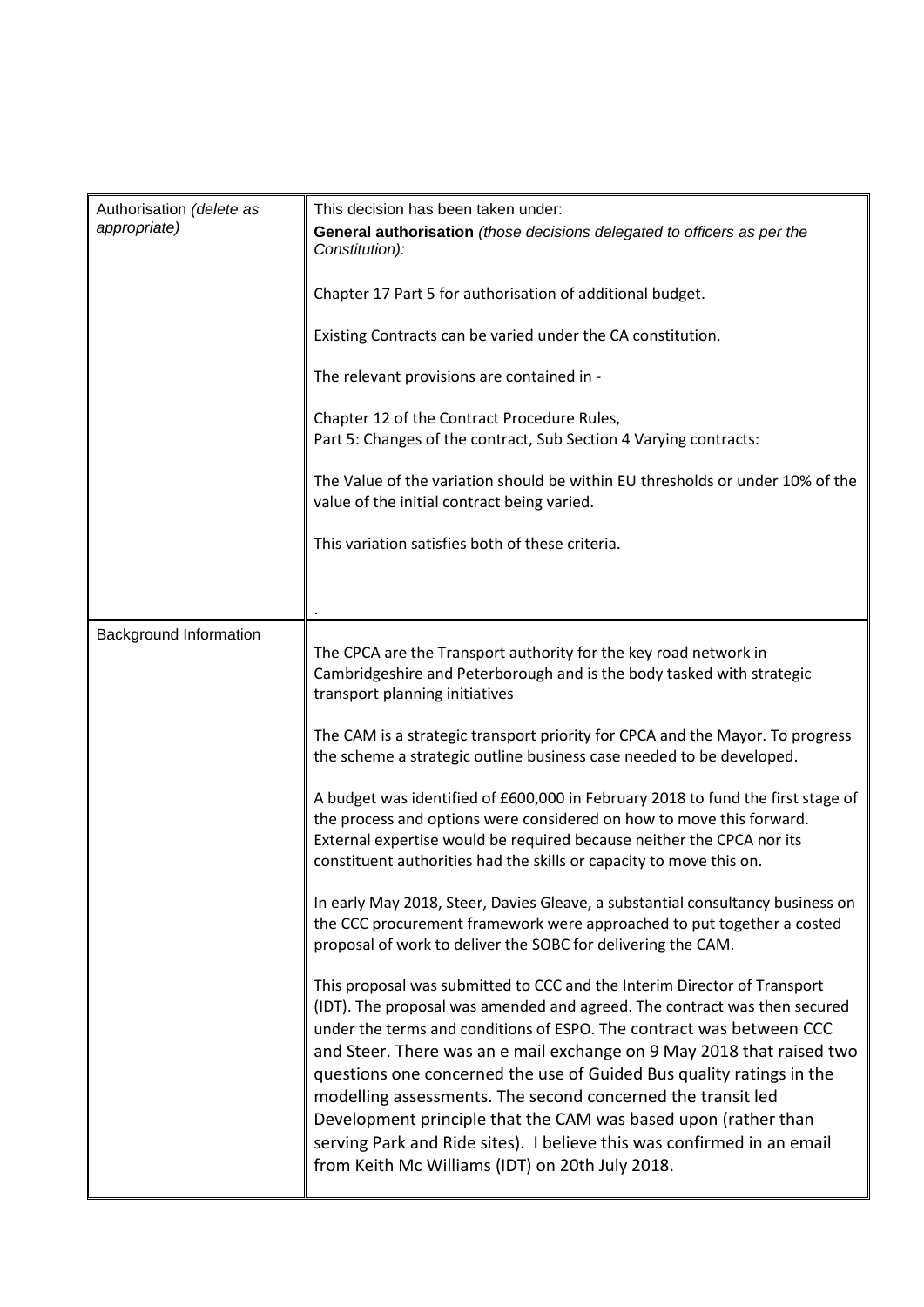|                                    | A contract Award Notice was prepared retrospectively on 14 November 2018                                                                                                                                                                                                                                                     |
|------------------------------------|------------------------------------------------------------------------------------------------------------------------------------------------------------------------------------------------------------------------------------------------------------------------------------------------------------------------------|
|                                    | to authorise the appointment of Steers by the CPCA's Section 151 Officer.                                                                                                                                                                                                                                                    |
|                                    | The work outlined in the Steers proposal was to be delivered by January<br>2019 and the cost for this assignment was said to be £450,000. This cost<br>will be met by CPCA.                                                                                                                                                  |
|                                    | The preparation of an SOB for the CAM has required additional traffic<br>modelling as recommended by Steers and approved by the ITD in May<br>2018. As well as this earlier work additional modelling work is still<br>required which has been approved by the current Director of Transport<br>Chris Twigg in October 2018. |
|                                    | Specialist traffic modellers at Atkins have been brought in to carry out<br>this work and it is ongoing.                                                                                                                                                                                                                     |
|                                    | This ODN seeks formal ratification that the original contract with Steers<br>be extended, funding for this extension to be made available, and<br>Atkins appointed to carry out this modelling work.                                                                                                                         |
|                                    |                                                                                                                                                                                                                                                                                                                              |
| Alternative options<br>considered. | List alternative options considered and rejected and the reasons for rejection. Do not leave this<br>section blank or put 'None'. There is always an alternative even if it is to do nothing.                                                                                                                                |
|                                    | Do nothing option:                                                                                                                                                                                                                                                                                                           |
|                                    | The CAM project is a high priority initiative and a key element of the<br>Mayors transport strategy. Traffic Modelling is a key component of the<br>Strategic Outline Business Case and used in deciding the preferred<br>route of the CAM and the public s demand for the service.                                          |
|                                    | It is not possible to pursue a do-nothing option.                                                                                                                                                                                                                                                                            |
|                                    | Commission other consultants: the commission of other consultants will<br>need a new procurement route which will delay the programme.                                                                                                                                                                                       |
|                                    | Additionally the proposal to allow Steer to commission the additional<br>support is because they are specialists and to meet timelines of the<br>project.                                                                                                                                                                    |
|                                    | The risk of a delay in the programme                                                                                                                                                                                                                                                                                         |
|                                    | The commercial proposal from Steer benefits from a strong<br>collaborative approach between Steer and Atkins. This collaborative<br>approach, should deliver the Strategic Outline Business Case on time.                                                                                                                    |
| <b>Financial Implications</b>      | Please include the total costs and how the project will be funded. Please include budget codes for<br>your directorate                                                                                                                                                                                                       |